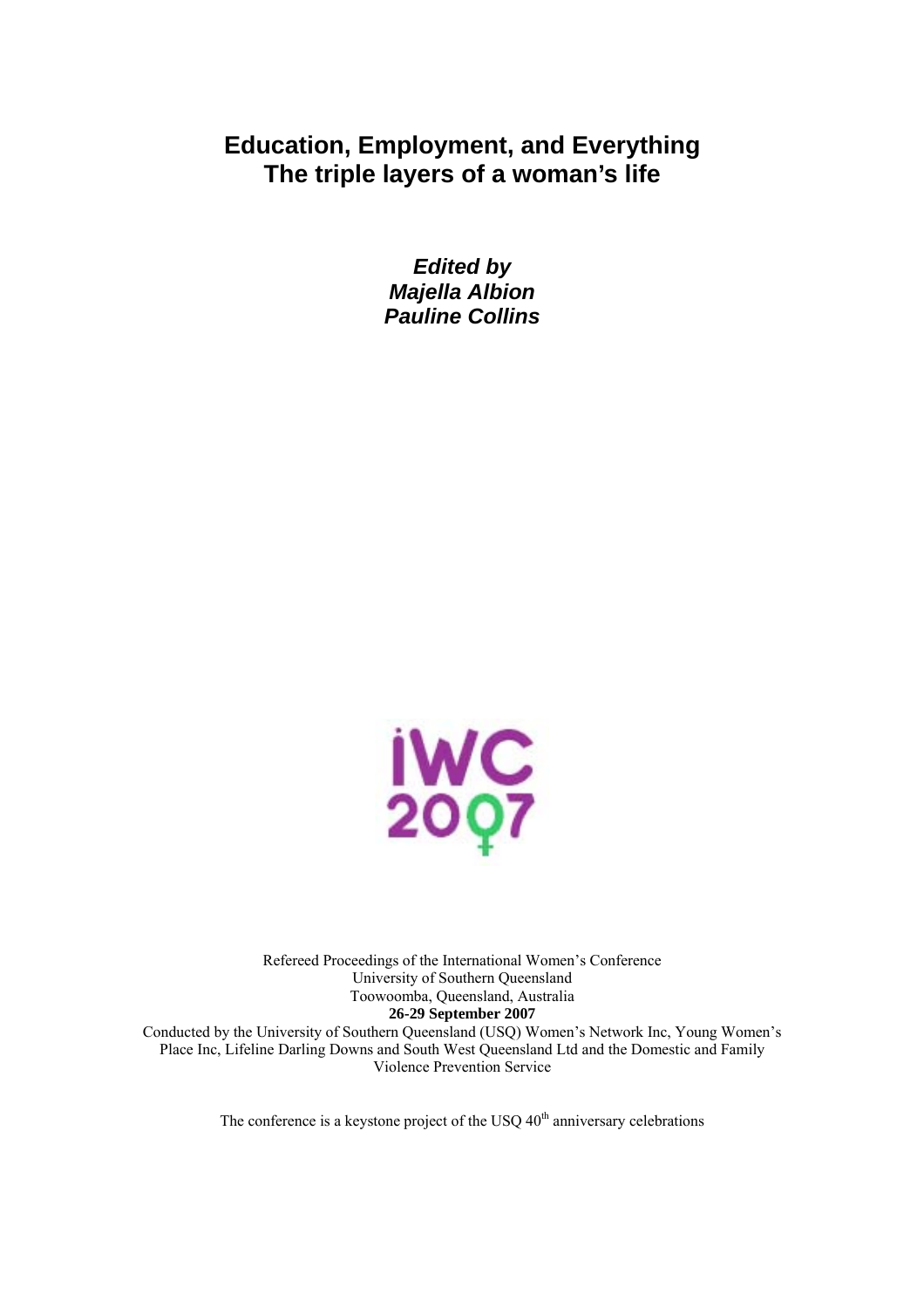Published by USQ Women's Network Inc Toowoomba, QLD, Australia

Printed by University of Southern Queensland Printery

ISBN 9781921420009

Copyright © 2007 USQ Women's Network Inc and individual authors

This work is copyright. Apart from any use as permitted under the Copyright Act 1968, no part may be reproduced by any means without written permission of the copyright holders.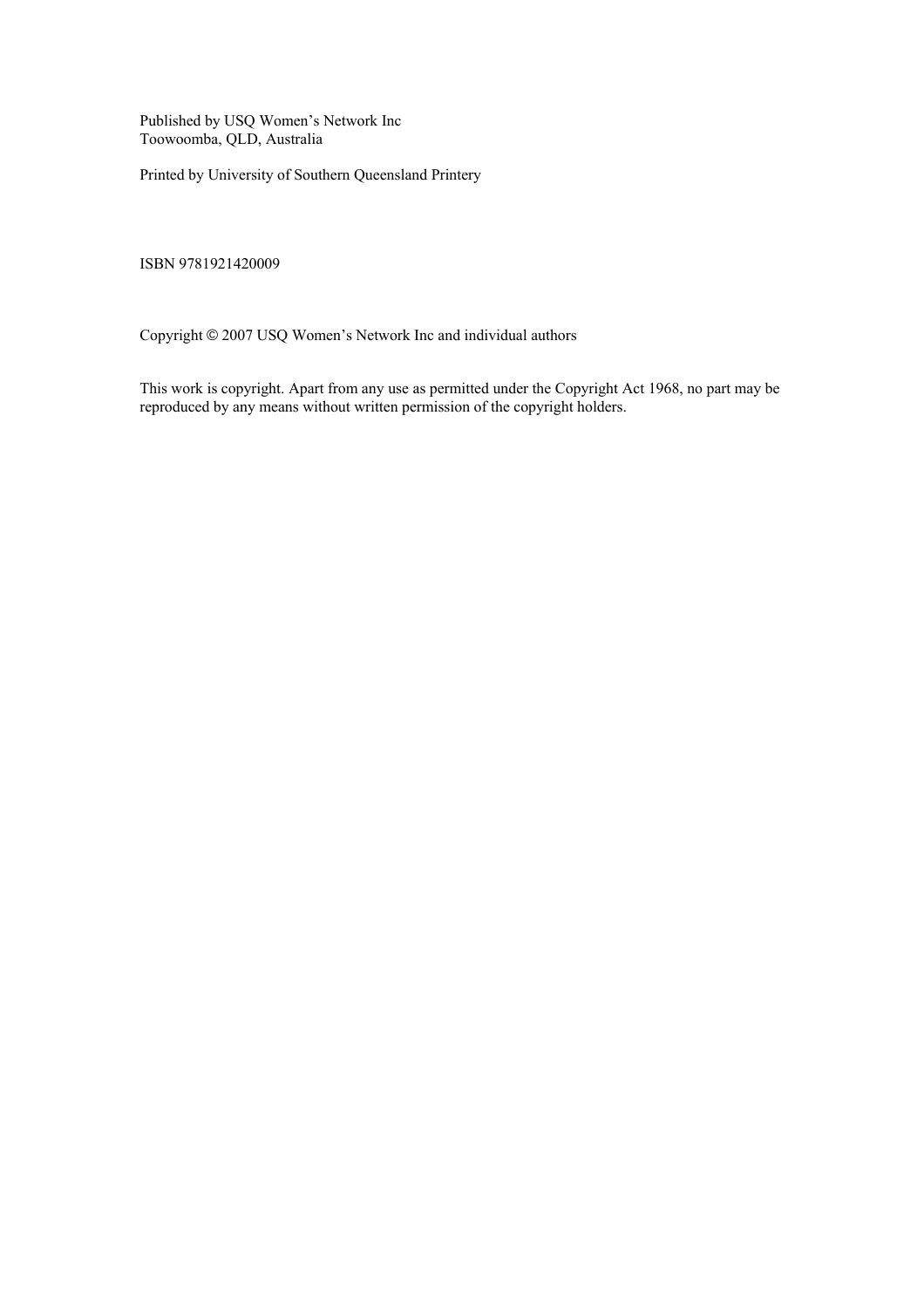# **Making meaning of women's networks: A community of practice framework**

**Dr Jacquelin McDonald (mcdonalj@usq.edu.au)** 

Learning and Teaching Support Unit

University of Southern Queensland, Toowoomba QLD 4350 Australia

**Dr Cassandra Star (star@usq.edu.au)** 

School of Accounting Economics and Finance, Faculty of Business Australian Centre for Sustainable Catchments University of Southern Queensland, Toowoomba QLD 4350 Australia

#### **Abstract**

Women's lives are multilayered through involvement in education, employment, family, community and everything, thus involving women in a number of community groups, networks or communities of practice. These groups exist in a myriad of contexts and are often a key component of the community and professional life of women. Some of these groups have a formal business structure, while others are more informal, with membership changing as the group focus ebbs and flows. This paper will investigate the factors that distinguish a community of practice from more informal women's groups, and identify how community of practice structures and processes can be used to achieve the aims and objectives of women's groups. Women's networks are constructed when women interact in informal or organisational settings. Communities of practice are groups of people who share a concern, a set of problems, or a passion about a topic, and who deepen their knowledge and expertise in this area by interacting on an ongoing basis. Over time, they develop a unique perspective on their topic as well as a body of common knowledge, practices, and approaches. They develop personal relationships, established ways of interacting, and may even develop a common sense of identity. The conference presentation will provide a brief overview of the distinguishing features of networks and communities of practice and an opportunity for the audience to participate in the exploration of their existence in women's networks, and how community of practice structures and processes can be used to enhance such networks.

#### **Introduction**

Women's lives are multilayered through involvement in education, employment, family, community and everything, thus involving women in a number of community groups, networks or communities of practice. This paper provides a brief overview of the processes, structure and differences between women's networks and communities of practice, with a focus on professional settings. Based on a case study of a community of practice (CoP) located in a higher education setting, it is suggested that CoP structure and processes provide a powerful means of supporting women in achieving their personal and profession goals.

### **Women's Networks**

Networks are an important part of everyone's lives. Salancik (1995, p. 345) says "networks are constructed when individuals, whether organizations or humans, interact". These groups include participation in family, friends, personal hobby and professional networks, which we draw on for emotional, practical and inspirational support through both good and bad times. These networks change as we journey through life; prenatal groups are replaced by nursing mothers, school and sport clubs, then professional and hobby groups. The way we interact in each of these situations will depend on our relationships with other members of the network and what we either consciously or unconsciously are trying to achieve through our interactions. For example, think of the different interactions within family and professional groups, or when having lunch and the sharing personal "secrets" with a girlfriend.

 In professional contexts women tend to network differently from men. Women often talk to whoever is physically closest, actively engage with someone who appears "lost" or stick with someone they already know. Men tend to be far more strategic as they will arrive at an event and try to gauge who they should talk to build business relations. Jackson (2003, p.1) suggests that women also need to be strategic, build relationships at a range of levels and argues that "women though often tend to want everyone to be their best friend and don't always understand that business is about strategic positioning and building a network of people around you who provide advice etc on a range of different areas". This reactive, rather than proactive, networking behaviour and the existing social and business structures mean women often have limited access to, or are excluded from, dominant organisational networks. Ibarra (1993) argues that the organisational context in which interaction networks are embedded produces unique constraints on women and racial minorities, causing their networks to differ from those of their white male counterparts in composition and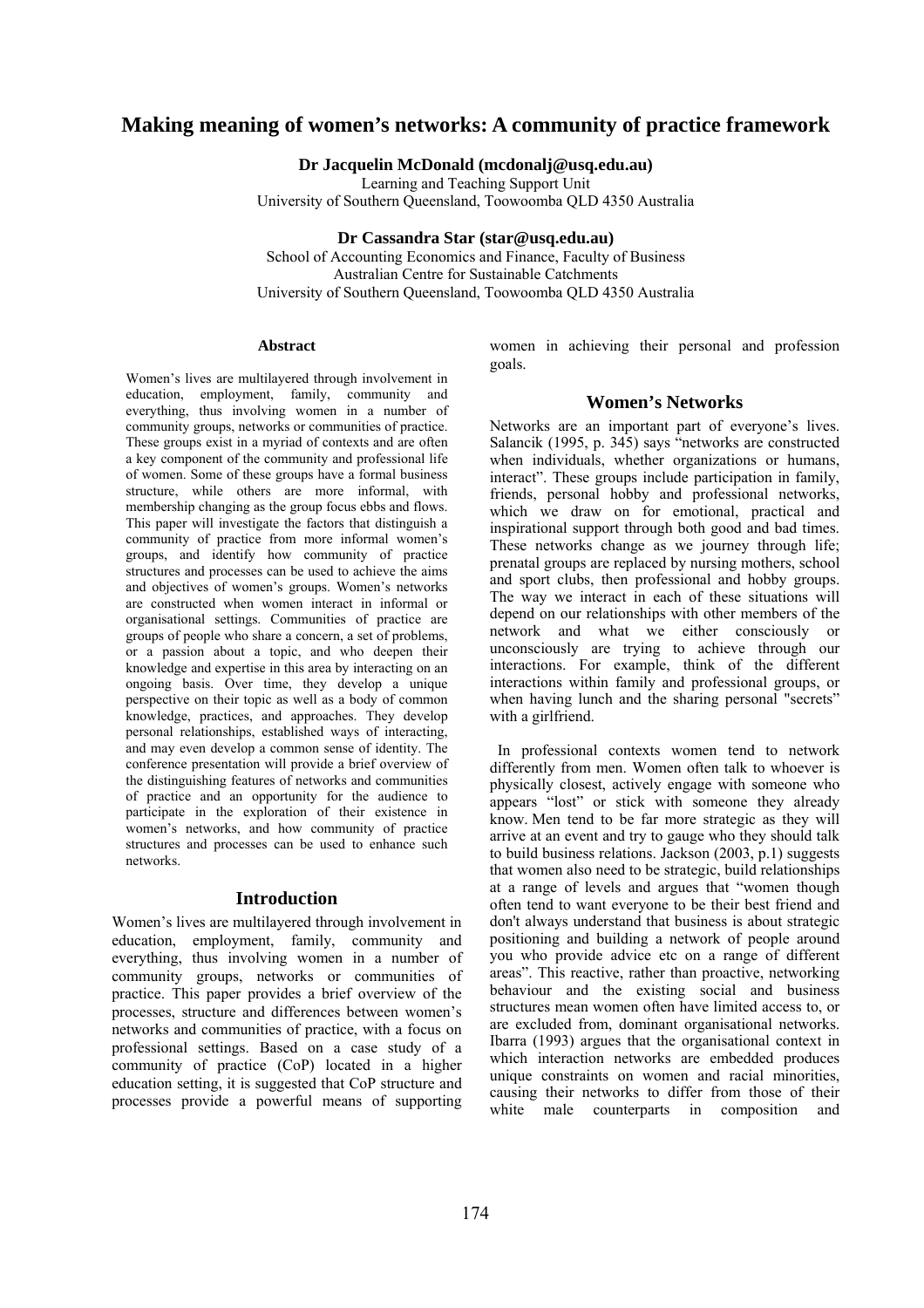characteristics of their relationships with network members. Many women still find themselves in business structures that are not inclusive of women's behaviour and life demands.

 At an international level, De Jorio (2005, p. 1) suggests that the study of women's informal networks makes the activities of marginal groups more visible, and thereby provides "a more in-depth and localized understanding of women's diverse interests and structural opportunities for change is needed to promote concrete and durable social changes". When discussing women's activities in Third World developmentoriented initiative, De Jorio argues that participation in local women's networks have made it possible for women to become driving forces in a number of development initiatives. This avoids the otherwise recurring pattern of elite capture - a process by which local elites become the primary beneficiary of much of the resources allocated for development (De Jorio). Given that both formal business structures and informal community networks may foster inequitable social structures and access to resources, the following discussion presents an alternative approach for women to organise their community and professional life. The approach recommended is a community of practice approach.

## **Overview of Communities of Practice (CoP)**

The term "communities of practice" emerged from Lave and Wenger's (1991) study that explored learning in the apprenticeship model, where practice in the community enabled the apprentice to move from peripheral to full participation in the community activities. Communities of practice (CoPs) are "groups of people who share a concern, a set of problems, or a passion about a topic, and who deepen their knowledge and expertise in this area by interacting on an ongoing basis. They develop a body of common knowledge, practices, and approaches. They also develop personal relationships and established ways of interacting. They may even develop a common sense of identity" (Wenger, McDermott, & Snyder, 2002, p. 4).

 Communities of practice are different from networks in that their basic structure comprises of three fundamental elements. These elements are a *domain* of knowledge that creates a common ground and sense of common identity, a *community* of people who care about the domain and create the social fabric of learning, and a shared *practice* that the community develops to be effective in its domain (Wenger, 1998). Communities of practice are different from traditional organisations and learning situations, such as task forces or project teams. While a team starts with an assigned task, usually instigated and directed by an

"authority" figure, a CoP does not have a formal structure or assigned task, so the focus may emerge from negotiation, and there is continual potential for new direction. Communities of practice encourage active participation and collaborative decision-making by individuals, as opposed to separated decisionmaking that is present in traditional organisations (Johnson, 2001). Members can assume different roles and hierarchical, authoritarian management is replaced by self-management and ownership of work (Collier & Esteban, 1999). The learning that evolves from these communities is shared, in that the collaborative knowledge of the community is greater than any individual knowledge. A community of practice provides an opportunity for members to continually engage in learning about their practice.

 There are some key differences between informal networks and communities of practice that lead us to recommend the CoP approach as an appropriate method for support and professional development for women's work. Where networks are informal, CoPs are more formal – they have a particular domain of knowledge or focus, and this a particular membership focus. This increased formality over networks allows the members to elicit and secure outside support (from individual and institutions), as well as attracting resources and/or funding as applicable. Related to this is the CoP approach regarding the structure of activity around *domain* and *practice* that ensures the focus of the CoP work on those areas of immediate interest to involved individuals. This structure ensures a continuous focus on support and professional development. In addition, the formality and structured nature of CoPs ensures a greater permanence to a group and its activities than is in evidence in most informal networks. This permanence allows longevity in the support offered to members, as well as the ability to support more members over time. The final difference between informal networks and communities of practice is that of the presence of a designated facilitator. With a CoP facilitator(s) ensure that the above elements of the CoP structure and approach are maintained to deliver maximum benefit to members in terms of support and professional development. It is the cumulative benefit of these differences that significantly focuses and increases the outcomes for members that lead us to recommend CoP processes as a support structure and mechanism in professional settings.

# **Using CoPs to support academic work – A case study from higher education**

Studies of the work lives of Australian academics have confirmed what many have long suspected – we work long hours, face significant stress, and have a general time poverty perspective on our professional lives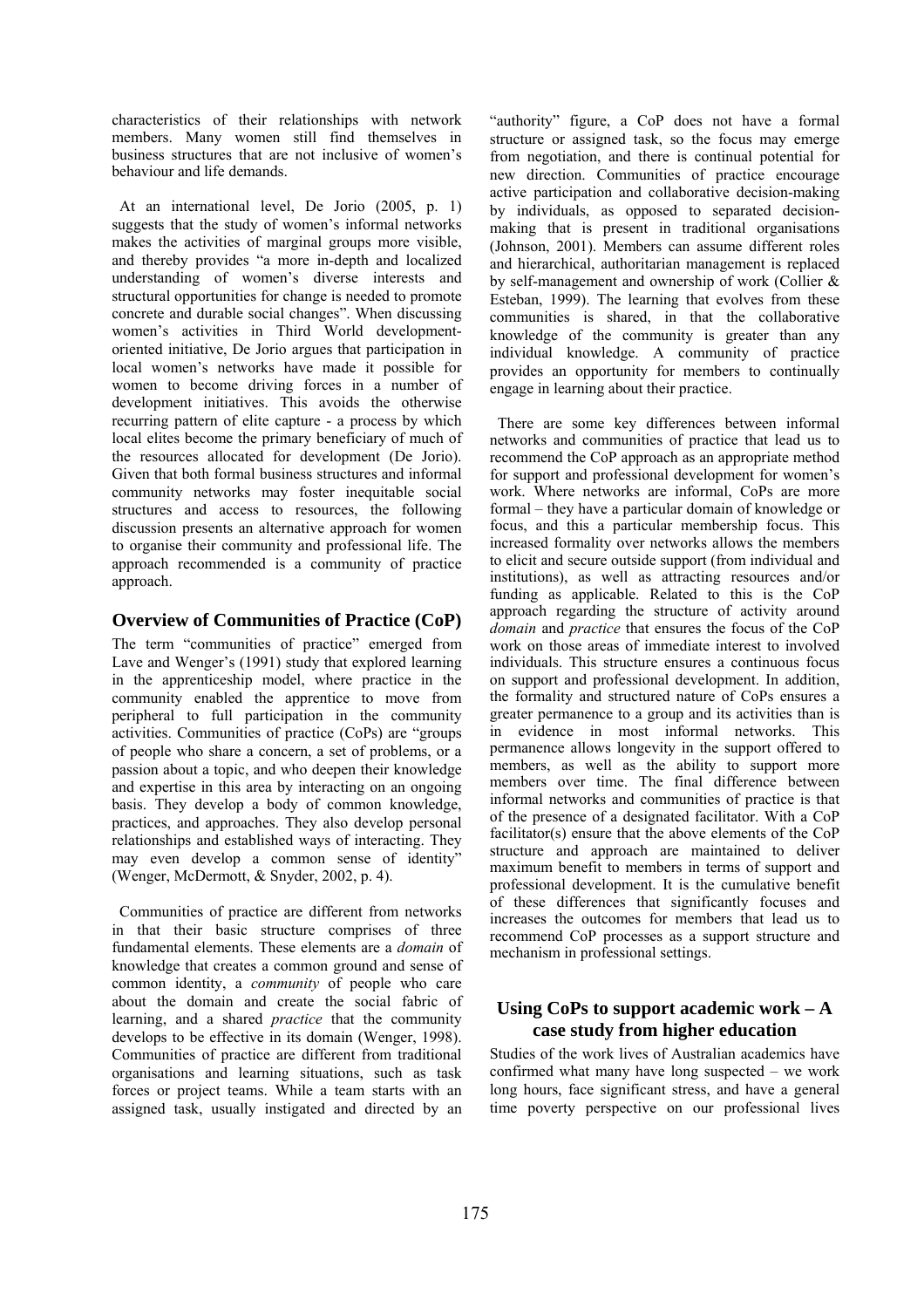(Forgasz & Leder, 2006; Goodyear, 2005; McInnes, 2000). For first year core course leaders, these concerns and the demands upon them are magnified. First year core course leaders are at the frontline of university teaching, along with their teaching teams (e.g. Krause, Hartley, James, & McInnis, 2005; Pitkethley & Prosser, 2001). At USQ, a core course leader in the Faculty of Business may coordinate more than one transnational course offering of over 1200 students a year, across three semesters, as well as contending with other professional demands and commitments outside the realm of teaching. How to foster collaborative professional structures with individual academics under such circumstances is a dilemma. Informal networks can be neglected as time and stress stretch individual academics and formalised committee structures are often seen as a waste of time. Committees are also much more likely to reflect institutional priorities rather than academic needs. The USQ Faculty of Business community of practice for core course leaders (including both female and male members) nurtures collaborative professional development.

 The Australian higher education sector is currently characterised as having been through a significant period of commercialisation and marketisation, particularly in regard to the provision of teaching to both domestic and international students (Marginson, 2006). These changes have placed considerable pressure on individual staff and led to increases in teaching loads and expectations (Anderson, Johnson, & Saha, 2002; Forgasz & Leder, 2006; McInnes, 2000). At the same time the sector has experienced real declines in funding and continued increases in student numbers. These two trends taken together have led to economic rationalisation of teaching, assessment and course delivery across the sector (Schapper & Mayson, 2004). For first year teachers this swell combines with the research tide, where the maxim of "publish or perish" remains truer than ever, to produce a powerful tidal surge. Significant funding outcomes are attached to research output, both individually and institutionally. With the widespread use of short-term contracts in the sector (Macnamara, 2007), those who publish survive, and those who don't, do not. In this storm of competing and increasing expectations, CoPs can provide a safe haven for first year teachers, who are more often than not, women; it can provide the support to swim against the tide. This ongoing tension between research and teaching functions is exemplified by two recent developments in the Australian higher education sector – the Research Quality Framework (RQF) and the Teaching and Learning Performance Fund (TLPF). These two initiatives highlight the tension between teaching and learning quality and research quality expectations in Australian universities.

 The RQF, with its first round slated to begin in 2007, is mooted to drive an intensification of research focus within universities (Illing, 2006a; 2006b) due to the likely funding implications flowing from university performance in the first round. At an institutional level, the priorities to flow from this new research performance measurement scheme will have significant impacts on individual academics and the requirements of them regarding research output. For many academics, the increased quality and quantity expectations placed on their research increases pressure on the quantity and quality of time available for teaching and learning activities. At the same time, the Federal government, via DEST's Learning and Teaching Performance Fund, has also signalled the need for universities across the sector to lift their performance in regard to teaching quality. Given the financial implications, institutional policies are also aligning with these priorities. This is particularly true for first year course leaders – they are the institutional frontline for teaching quality and related issues of retention and progression. Thus, individual academics are at the centre of heightened institutional tensions between research priorities and new teaching and learning priorities. This creates an important institutional imperative to support individual academics as they face and negotiate the new challenges associated with these policies and the resultant expectations.

 Against the context of competing tensions within the current higher education environment in Australia, the CoP structure and approach provides a forum for staff, to debate strategies to deal with these competing priorities and their impact on teaching and learning at the coalface. Communities of practice specifically grow, or are fostered, to provide a shared space around shared concerns – in this case, the teaching and learning of first year core course leaders in a Faculty of Business. Individual members of communities of practice face shared challenges provided by their student cohorts (Biggs, 2003; Sharrock, 2000), their institutional context, and the challenges facing the wider higher education sector (Harman, 2004; Marginson & Considine, 2000; Schapper & Mayson, 2004). These shared challenges provide the basis for a common understanding between members, which in our case has been further strengthened by the collaborative identification of priority issues to be addressed by the group. Establishing and nurturing a shared sense of identity provides the missing element in ensuring the institutional memory and sharing of teaching and learning practices. It also provides a safe place for reflection and experimentation on teaching and learning for individual staff members.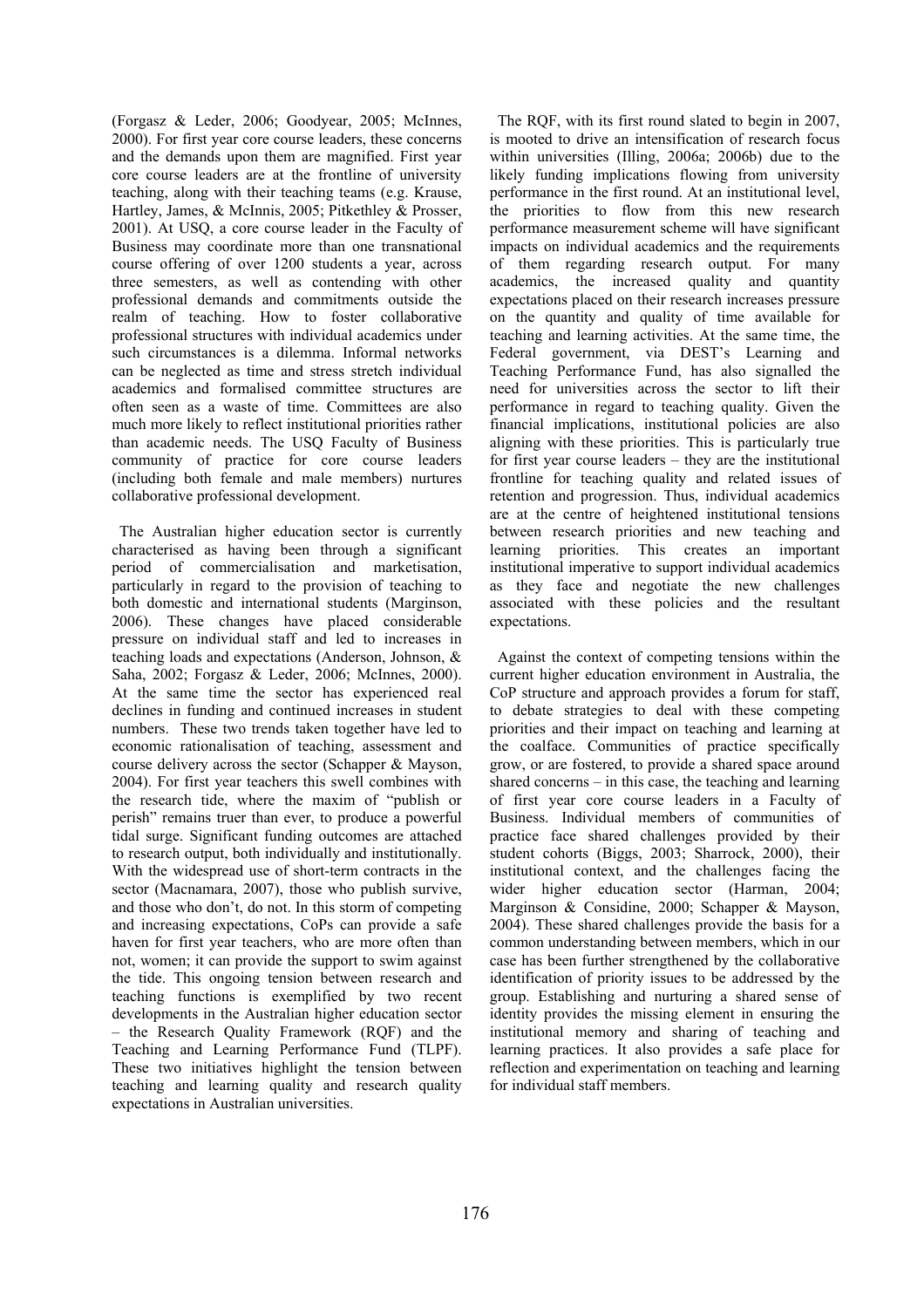The two facilitators played an important role in the conceptualisation, emergence and ongoing, meaningful, productive activities of the CoP. It is interesting to note that the female facilitators used their networking, nurturing and communication skills to implement and sustain the CoP. Rather than being 'soft' skills these female traits enhanced strategic, but collaborative, ways of working with colleagues. The facilitators were instrumental in overcoming some of the challenges faced by any new initiative – securing and maintaining financial and institutional support, being able to offer participants professional development activities valued enough to ensure a commitment of their time, facilitating the ongoing support of key institutional champions, and providing clear, measurable progress towards strategic institutional goals. Meetings are structured around the three CoP elements, domain knowledge, community and practice, to ensure value for time commitment by the members, while providing an avenue to build and share their existing expertise.

 In the first CoP meeting, staff brainstormed on the priority issues facing them as the leaders of first year core courses. In subsequent activities, these issues were prioritised to set our agenda for the first 12 months of the CoP. Approaching the CoP's priorities and agenda setting in this way served several important purposes. Identifying issues as a group provided a sense of group ownership of the process and agenda from the beginning. Having the group shape the agenda also allowed the identification of the most pressing issues at the ground level, rather than at the University or the Faculty level. In addition, the process of group brainstorming allowed identification of common issues to all first year core course leaders and a sense of shared challenge that cuts across the disciplinary divide. Monthly meetings are built around the basic CoP structure identified by Wenger (1998), to provide opportunities for members to engage in learning about their practice. For example, guest speakers were invited to a CoP meeting to build the domain of assessment knowledge, members shared their practice with other members, and the community building is factored into all meetings by ensuring that at least thirty minutes of the two hours face to face meeting is dedicated to informal interaction over refreshments. The aim of this meeting structure is to ensure that each area of CoP activity is addressed, and to provide clear direction, outcomes and value adding for members. The structure, community support, and outcomes, have assisted in addressing initial scepticism about "just another meeting" and the need to make best use of time, for time poor first year educators.

 A community of practice approach to teaching and learning in higher education provides a space for staff to collaboratively reflect, review and regenerate their current teaching and learning practices. Within higher education, the organisational structures and culture of individualism produce a situation where individuals are often isolated and unaware of the practices of others. While initiatives to overcome this individualism within research endeavours, such as research centres and research networks, are well advanced, these are less common in relation to teaching in higher education (Laurillard, 2002). The consequences of a lack of formal or informal structures for sharing of learning and teaching practice contributes to a lack of institutional memory regarding teaching and learning innovations, little acknowledgement or recognition of the diversity of good teaching and learning practices outside formal award mechanisms, and little support for individuals in need of mentoring or guidance in reforming, improving, or reflection on their teaching and learning practices.

 Of course, CoP membership is not just about "the serious stuff" of first year learning and teaching. It is also about a celebration of the triumphs of educators engaging with first year students as they undertake the big step of starting their learning journey at university. The CoP provides a safe and supportive environment to share these triumphs and test out innovative learning and teaching ideas on like minded professionals, before implementing with the students.

## **Conclusion**

In this paper we have argued that CoPs provide an effective approach and structure in supporting women's work and aspirations in professional contexts. CoPs are recommended over informal networks due to the benefits offered by having a formal structure, the focus on *domain* and *practice*, the permanence offered by formalising processes and outcomes, and the role of the facilitator(s) in ensuring that benefits accrue to CoP members. In addition, the structure and nature of CoP processes emphasise a focus on shared member concerns and interests, which are often lost or ignored in formalised institutionally-instigated structures, such as committees. In the case study outlined in the paper, we demonstrate the use of a CoP approach and structure to provide support and professional development within a higher education setting. Given the current upheavals in higher education that significantly impact individual academics and first year teachers in particular, a space that enables academics to address a range of common issues through a negotiated group agenda, is a significant support mechanism. This is an especially powerful mechanism with the ability of a facilitator(s) to provide and foster knowledge, the development of professional skills, and both formal and informal mentoring within the CoP structure. The community of practice approach provides significant opportunity for